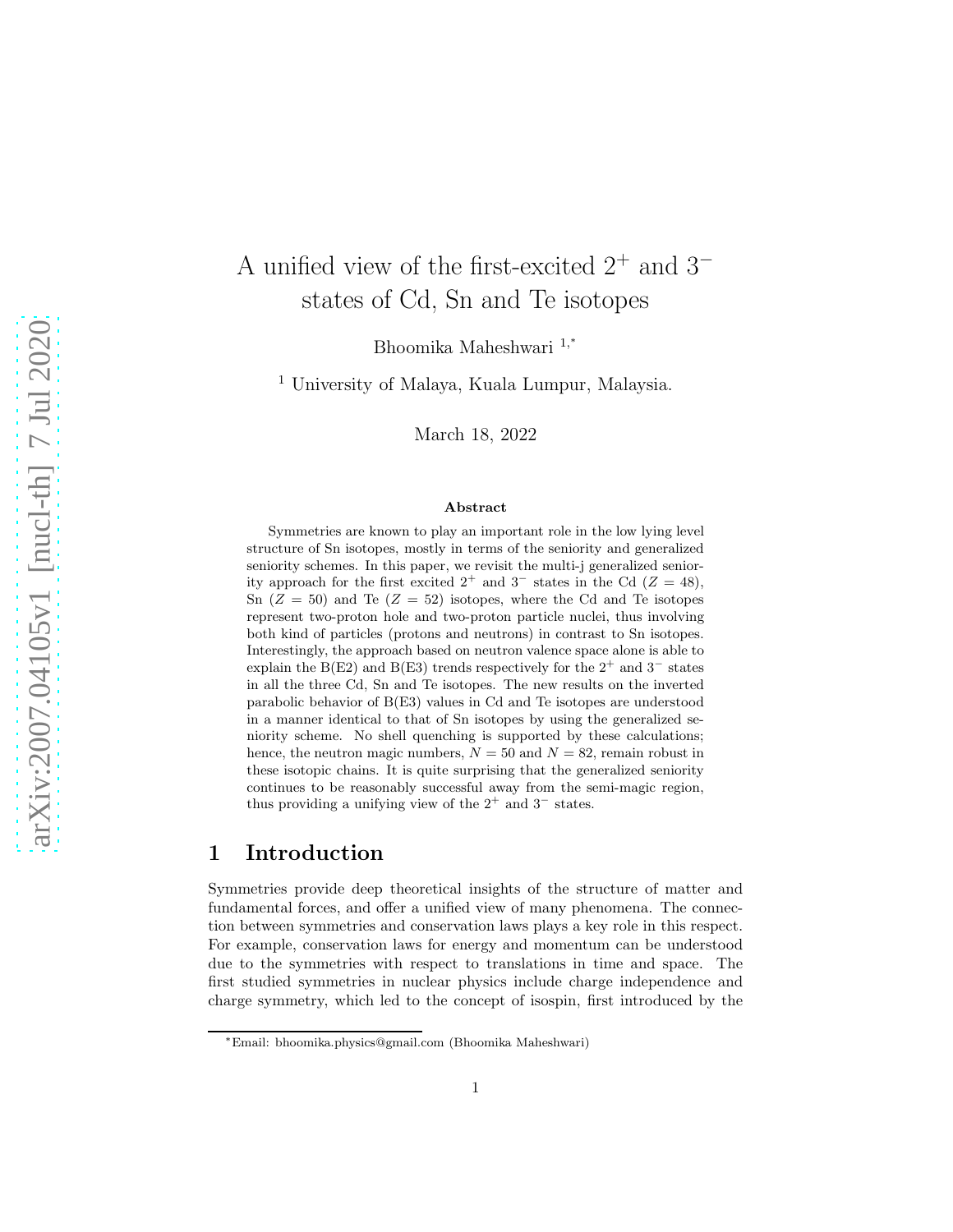Nobel Prize winning nuclear theorist, Eugene Wigner [\[1\]](#page-12-0). Many nuclear structure phenomena reflect the symmetries of the basic building blocks and their interactions, and serve as the laboratories for studying the symmetries of the fundamental processes themselves [\[2\]](#page-12-1). In this paper, we invoke the symmetry of the shell model [\[3\]](#page-12-2) related to the pairing interaction in terms of the goodness of generalized seniority quantum number [\[4,](#page-12-3) [5,](#page-13-0) [6,](#page-13-1) [7,](#page-13-2) [8,](#page-13-3) [9,](#page-13-4) [10,](#page-13-5) [11\]](#page-13-6).

Our recent studies of the seniority scheme and the generalized seniority scheme [\[12,](#page-13-7) [13,](#page-13-8) [14,](#page-13-9) [15,](#page-13-10) [16,](#page-13-11) [17,](#page-13-12) [18\]](#page-13-13) has offered a simplified view of the complex structure of various states in semi-magic nuclei and successfully explained a number of spectroscopic properties like the energy spectra, B(EL) trends, halflives, g-factor trends, Q-moments etc. A new kind of seniority isomers in Sn isotopes has been found and related generalized seniority selection rules were quoted [\[12\]](#page-13-7). The role of multi-j configuration is found to be essential. Such suggested multi-j configurations for a given state remain consistent in explaining various properties from reduced transition probabilities to moments. The explanation for the first  $2^+$  states in Sn isotopes were made [\[13\]](#page-13-8) which led to the similar understanding of first  $2^+$  states in Cd and Te isotopes [\[18\]](#page-13-13). In this paper, we review the generalized seniority results of first  $2^+$  states for not only semi-magic nuclei but also away from semi-magic nuclei, particularly for the Cd isotopes (2-proton holes) and the Te isotopes (2-proton particles) in comparison to the Sn isotopes ( $Z=50$  closed shell). We also extend the study of first 3<sup>−</sup> states in Sn isotopes [\[16\]](#page-13-11), in the chains of Cd and Te isotopes, for the first time. Presence of both protons and neutrons in the valence space makes the study very interesting for the first excited  $2^+$  and  $3^-$  states in all the three Cd, Sn and Te isotopic chains.

We have divided the paper into five sections. Section 2 presents some essential theoretical details and key features of the generalized seniority scheme. Section 3 provides an empirical test to the generalized seniority. Section 4 discusses the calculated results for B(EL; L=2 or 3) trends of the first excited  $2^+$ and 3<sup>−</sup> states in Cd, Sn and Te isotopes and compares it with the experimental data wherever available. Section 5 summarizes the work.

### 2 Theoretical formalism and key features

#### 2.1 Seniority and Generalized Seniority

Seniority scheme is usually credited to Racah [\[4\]](#page-12-3) but Flowers [\[19\]](#page-13-14) also introduced it almost simultaneously though independently. Seniority  $(v)$  may be defined as the number of unpaired nucleons for a given state  $[5, 6, 7]$  $[5, 6, 7]$  $[5, 6, 7]$ . The quasi-spin scheme of Kerman [\[20\]](#page-13-15) and Helmers [\[21\]](#page-13-16), for identical nucleons in single-j shell satisfies the SU(2) algebra formed by the pair operators  $S_j^+$ ,  $S_j^$  $j^{-}$  and  $S_j^0$  and is well suited to describe the seniority scheme, where  $S_j^+ = \frac{1}{2}(-1)^{(j-m)} a_{jm}^+ a_{j,-m}^+$  $S_j^-=\frac{1}{2}(-1)^{(j-m)}a_{j,-m}a_{jm}$  and  $S_j^0=\frac{1}{2}(n_j-\Omega)$ . Here  $n_j$  and  $\Omega$  are the number operator and pair degeneracy of the single-j shell. The details of this algebra and corresponding selection rules can be found in the book of Talmi [\[8\]](#page-13-3).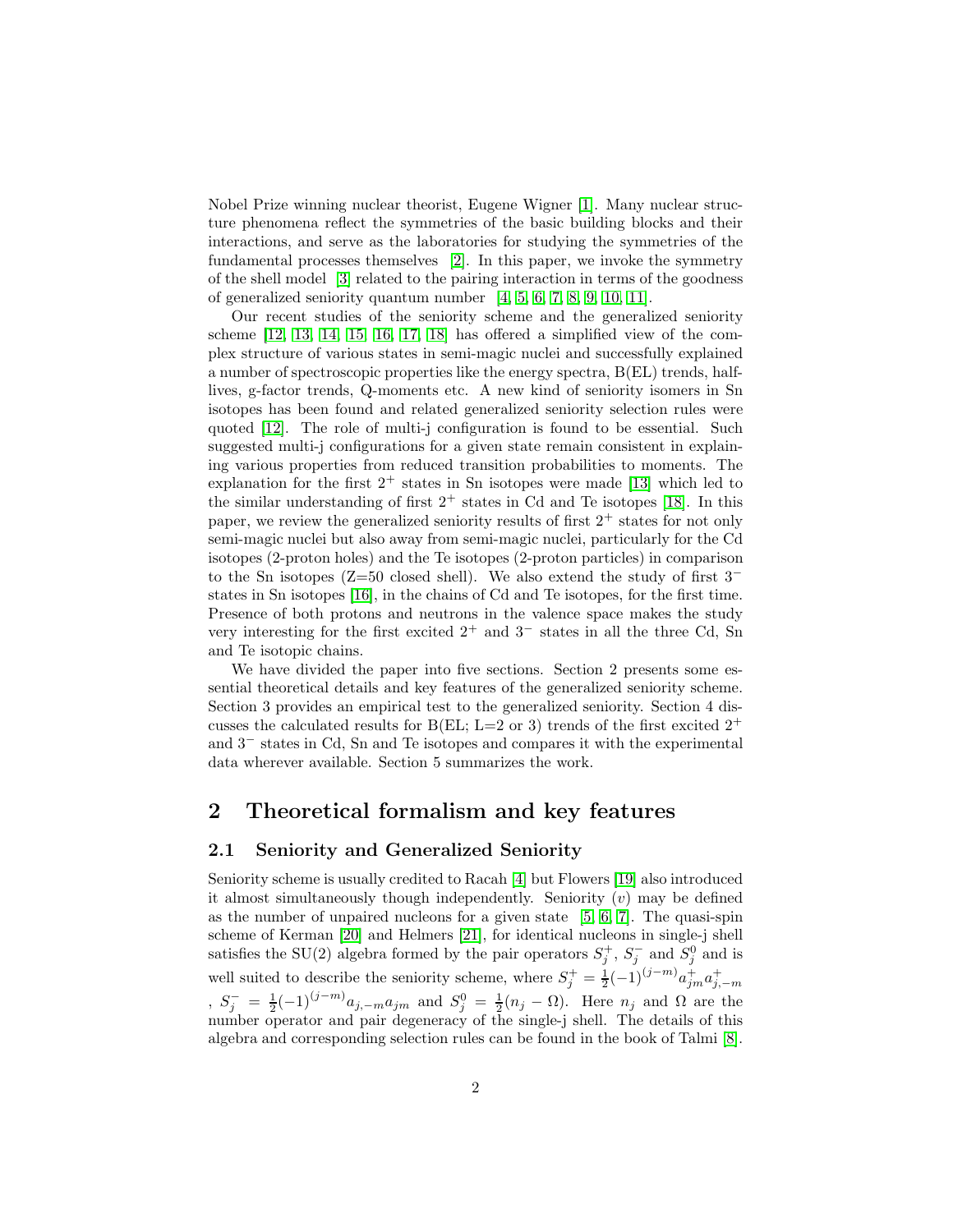The beauty of seniority lies in the reduction of  $n$  nucleons (identical) problem to the  $v$  nucleons problem by transforming the reduced matrix elements in  $j^n$ configuration to the reduced matrix elements in  $j^v$  configuration.

When  $n$  identical nucleons occupy a multi-j space then the corresponding reduced matrix elements can be calculated in the generalized seniority scheme, which was first introduced by Arima and Ichimura [\[22\]](#page-13-17) for many degenerate orbitals. The corresponding generalized pair creation operator can be defined as  $S^+ = \sum_j S_j^+$ , where the summation over j takes care of the multi-j situation [\[8\]](#page-13-3). Such generalized pair operators also satisfy the  $SU(2)$  algebra. Talmi further incorporated the non-degeneracy of the multi-j orbitals by using  $S^+ = \sum_j \alpha_j S_j^+$ , where  $\alpha_j$  are the mixing coefficients [\[23,](#page-13-18) [24\]](#page-13-19). Our recent extension of this scheme for multi-j degenerate orbitals by defining  $S^+ = \sum_j (-1)^{l_j} S^+_j$ , as proposed by Arvieu and Moszokowski [\[25\]](#page-13-20), led to a new set of generalized seniority selec-tion rules [\[12,](#page-13-7) [13,](#page-13-8) [14,](#page-13-9) [15,](#page-13-10) [16,](#page-13-11) [17,](#page-13-12) [18\]](#page-13-13). Here  $l_j$  denotes the orbital angular momentum of the given-j orbital. An important non-trivial consequence was the discovery of a new category of seniority isomers, decaying via odd tensor transitions  $[12]$ . The seniority in single-j changes to the generalized seniority v in multi-j with an effective-j defined as  $\tilde{j} = j \otimes j'$ .... having a pair degeneracy of  $\Omega = \sum_j \frac{2j+1}{2} = \frac{(2j+1)}{2}$  $\frac{1}{2}$ . The shared occupancy in multi-j space is akin to the quasi-particle picture. However, the number of nucleons  $n = \sum_j n_j$  and the generalized seniority  $v = \sum_j v_j$  remain an integer. In this paper, we show the generalized seniority scheme with quasi-spin operators as  $S^+ = \sum_j (-1)^{l_j} S_j^+$ [\[25\]](#page-13-20), where  $S_j^+ = \sum_m (-1)^{j-m} a_{jm}^+ a_{j,-m}$  [\[8\]](#page-13-3). A simple pairing Hamiltonian in multi-j space can hence be defined as  $H = 2S^+S^-$ , with the energy eigen values  $[2s(s+1)-\frac{1}{2}(\Omega-n)(\Omega+2-n)] = \frac{1}{2}[(n-v)(2\Omega+2-n-v)].$  Here,  $s = \sum_j s_j$ is the total quasi-spin of the state.

Kota [\[26\]](#page-13-21) has recently shown that for each set of  $\alpha_j$  values  $(= (-1)^{l_j})$ , there exists a corresponding symplectic algebra  $Sp(2\Omega)$  arising from  $U(2\Omega) \supset$  $\text{Sp}(2\Omega)$  with  $\Omega = \sum_j \frac{2j+1}{2}$ . This one-to-one correspondence between  $\text{Sp}(N) \leftrightarrow$ SU(2) leads to special selection rules for electro-magnetic transition operators connecting n−nucleon states having good generalized seniority, which are in agreement with the selection rules obtained by us [\[12\]](#page-13-7).

#### 2.2 Key features

The most prominent signatures of good seniority states show up in the behaviour of the excitation energy, electromagnetic transition rates like B(EL) and B(ML) values, Q-moments and magnetic moments, or g-factor values. We can summarize the features of good generalized seniority states as follows:

• The excitation energies of good generalized seniority states are expected to have a valence particle number independent behaviour, similar to the good seniority states arising from single-j shell. It is rather easy to show this by extending the proof for the single-j seniority scheme by defining a multi-j effective configuration as  $\tilde{j}$ , as shown in [\[18\]](#page-13-13). Consequently, the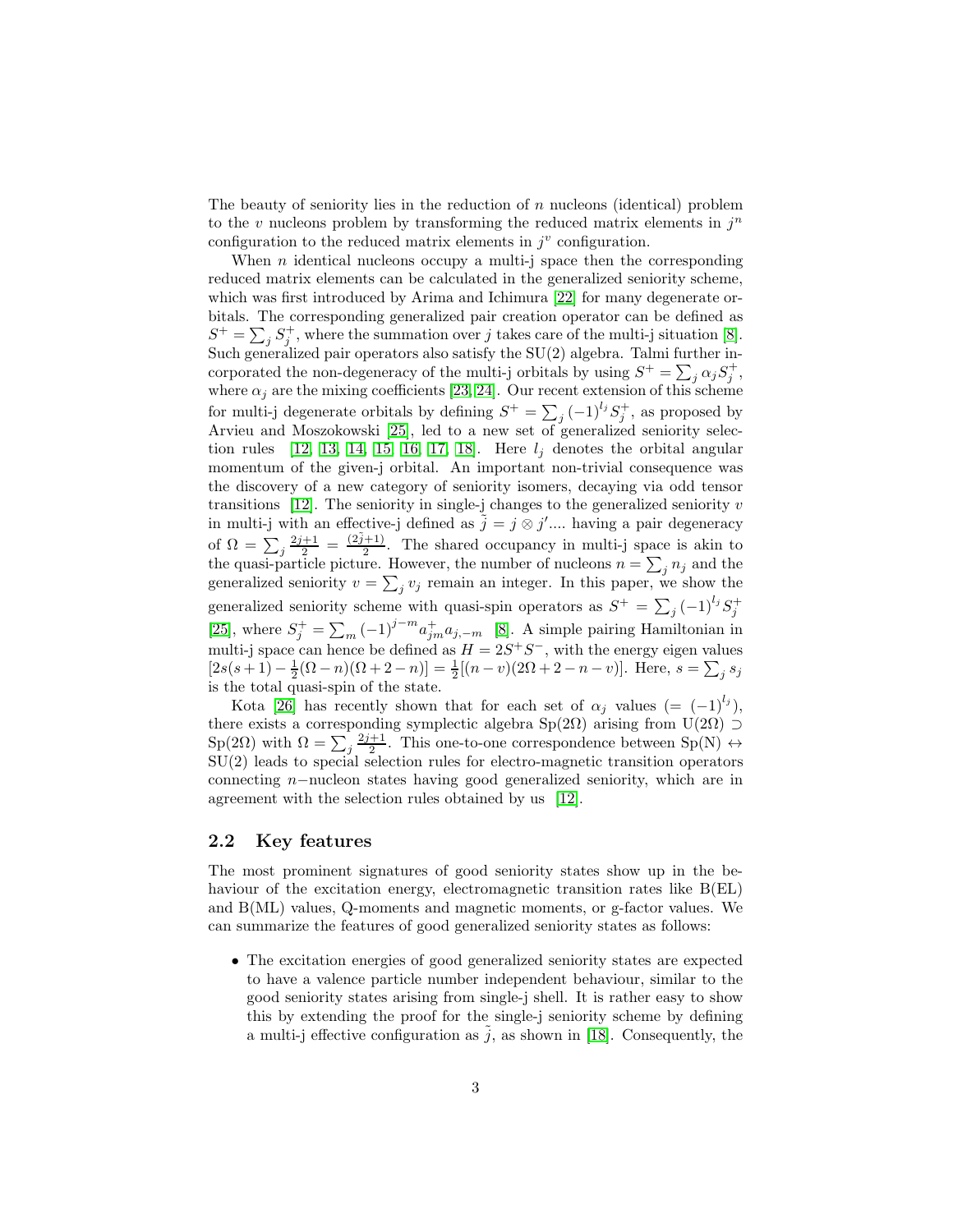energy difference remains independent of the valence particle number for a given multi-j configuration. For example, the first excited  $2^+$  states in Sn isotopes are observed at nearly constant energy throughout the isotopic chain from N=52 to 80.

- The magnetic dipole moments i.e. g-factors for a given generalized seniority state show a constant trend with respect to particle number variation. In general, the magnetic transition probabilities support a particle number independent behaviour for both the even and odd multipole transitions.
- The electric transition probabilities exhibit a parabolic behaviour for both the odd and even multipole transitions. We recall these developments by the following expressions for electric multipole  $L$ (even or odd) operators as:
	- (a) For generalized seniority conserving  $(\Delta v = 0)$  transitions

$$
\langle \tilde{j}^n v l J || \sum_i r_i^L Y^L(\theta_i, \phi_i) || \tilde{j}^n v l J \rangle = \left[ \frac{\Omega - n}{\Omega - v} \right] \langle \tilde{j}^v v l J || \sum_i r_i^L Y^L(\theta_i, \phi_i) || \tilde{j}^v v l J \rangle \tag{1}
$$

(b) For generalized seniority changing  $(\Delta v = 2)$  transitions

$$
\langle \tilde{j}^n v l J || \sum_i r_i^L Y^L(\theta_i, \phi_i) || \tilde{j}^n v \pm 2l J \rangle = \left[ \sqrt{\frac{(n - v + 2)(2\Omega + 2 - n - v)}{4(\Omega + 1 - v)}} \right]
$$

$$
\langle \tilde{j}^v v l J || \sum_i r_i^L Y^L(\theta_i, \phi_i) || \tilde{j}^v v \pm 2l J \rangle \tag{2}
$$

- For  $L = 2$ , Eq.(1) can directly be related to the electric quadrupole moments  $Q = \langle \tilde{j}^n J || \hat{Q} || \tilde{j}^n J \rangle = \langle \tilde{j}^n J || \sum_i r_i^2 Y^2 || \tilde{j}^n J \rangle$  with the following conclusions: The Q-moment values depend on the pair degeneracy  $(\Omega)$ , particle number  $(n)$  and the generalized seniority  $(v)$  as per the square bracket shown in Eq.(1). The  $Q-$  moment values follow a linear relationship with  $n.$  The Q-values change from negative to positive on filling up the given multi-j shell with a zero value in the middle of the shell due to  $\frac{\Omega - n}{\Omega - v}$  term. This is in direct contrast to the Q-moment generated by collective deformation which is expected to be the largest in the middle of the shell.
- The dependence of the  $\sqrt{B(E2)}$  with particle number n in Eq.(2) for the generalized seniority changing transitions is different than the case of Q– moments. The  $\sqrt{B(E2)}$  values for  $\Delta v = 2$  transitions exhibit a flat trend throughout the multi-j shell, decreasing to zero at both the shell boundaries. A nearly spherical structure is supported at both the ends for the given multi-j shell.
- The first excited  $2^+$  states with generalized seniority  $v = 2$  usually decays to the ground  $0^+$  states, a fully pair-correlated state with generalized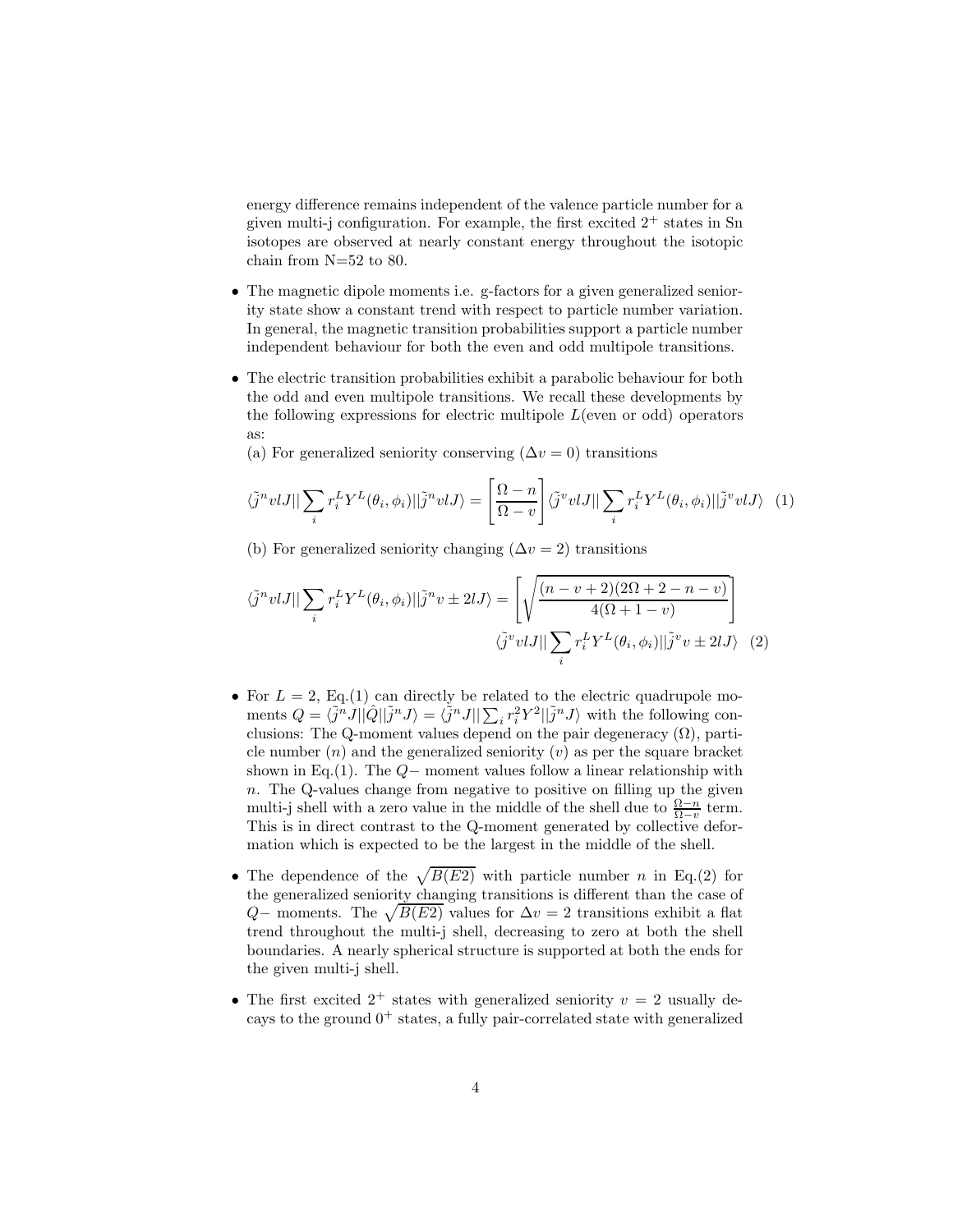seniority  $v = 0$ . Such E2 transitions are the generalized seniority changing transitions ( $\Delta v = 2$ ), where the corresponding B(E2) values can be obtained as follows:

$$
B(E2) = \frac{1}{2J_i + 1} |\langle \tilde{j}^n v l J_f || \sum_i r_i^2 Y^2(\theta_i, \phi_i) || \tilde{j}^n v \pm 2l' J_i \rangle|^2
$$
 (3)

The involved reduced matrix elements can similarly be obtained by using Eq.(2) between initial  $J_i$  and final  $J_f$  states with respective parities of l and  $\hat{l'}$ .

• Similarly, the first excited  $3^-$  states with generalized seniority  $v = 2$  usually decays to the ground  $0^+$  states. Such E3 transitions are also generalized seniority changing transitions ( $\Delta v = 2$ ), where the corresponding B(E3) values can be obtained as follows:

$$
B(E3) = \frac{1}{2J_i + 1} |\langle \tilde{j}^n v l J_f || \sum_i r_i^3 Y^3(\theta_i, \phi_i) || \tilde{j}^n v \pm 2l' J_i \rangle|^2 \tag{4}
$$

The involved reduced matrix elements can similarly be obtained by using Eq.(2) between initial  $J_i$  and final  $J_f$  states with respective parities of l and  $\hat{l'}$ .

### 3 Empirical support

Figure [1](#page-5-0) exhibits the experimental [\[27\]](#page-13-22) energy variation of the first excited  $2^+$ states with the neutron number in Cd, Sn and Te isotopes. One may note a nearly constant energy trend in all the three isotopic chains throughout  $N =$  $52 - 80$ . An abrupt rise in the energies of Cd isotopes at  $N = 52, 54$  can be seen, which is very similar to case of Sn isotope at  $N = 52$ . No experimental value is available for Te isotope at  $N = 52$ ; though, a similar case of energy rise can be seen in Te isotopes having  $N \geq 76$ . This may be due to approaching the respective neutron closed shell configurations at  $N = 50$  and  $N = 82$ . The nearly constant energies for these  $2^+$  states on going from  $N = 52$  to  $N = 80$  strongly hint towards the goodness of the generalized seniority in all the three isotopic chains. A small hump in the energy variation around middle  $(N = 64)$  can be noticed, which hints towards a sub-shell gap in the singleparticle energies of the respective neutron orbitals. The active neutron orbitals in the  $N = 50-82$  valence space are  $g_{7/2}$ ,  $d_{5/2}$ ,  $d_{3/2}$ ,  $h_{11/2}$  and  $s_{1/2}$ , respectively. Out of which,  $g_{7/2}$  and  $d_{5/2}$  lie lower in energy than the remaining  $d_{3/2}$ ,  $h_{11/2}$ and  $s_{1/2}$ . As soon as the neutrons start to occupy this valence space, the higher probability is to occupy  $g_{7/2}$  and  $d_{5/2}$ ; however, once these two orbitals freeze out around  $N = 64$ , the dominance of  $h_{11/2}$  can be observed. So, this small change around  $N = 64$  is related to the change in filling of the orbitals for the first excited  $2^+$  states in Cd, Sn and Te isotopes. This feature of change at  $N = 64 - 66$  can also be followed from the shell model calculations of Sn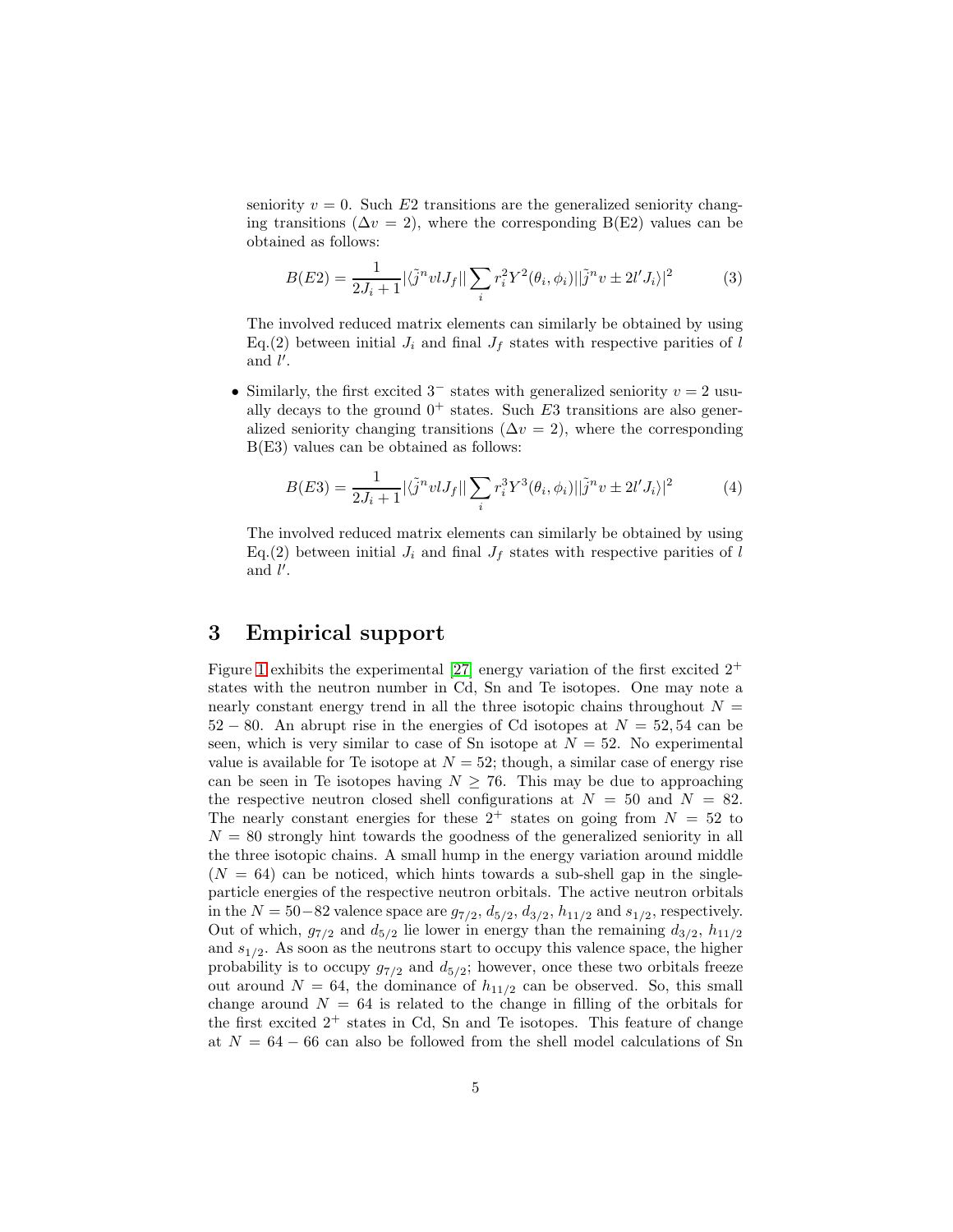

<span id="page-5-0"></span>Figure 1: (Color online) Empirical energy systematics [\[27\]](#page-13-22) of first excited  $2^+$ states in Cd, Sn and Te isotopic chains, respectively.

isotopes [\[28\]](#page-14-0). Also, the same argument was given by Morales et al. [\[29\]](#page-14-1) and by us [\[12\]](#page-13-7), while explaining the  $B(E2)$  trends of the first  $2^+$  states; which will be discussed in next section. These energy values in Cd and Te isotopes are consistently lower (nearly half) in comparison to the energies in Sn isotopes (with  $Z = 50$  closed shell), due to moving away from the closed shell. However, the generalized seniority remains constant as  $v = 2$  leading to a nearly particle number independent energy variation of the first excited  $2^+$  states in full chain of isotopes, as shown in Fig. [1.](#page-5-0)

Fig[.2](#page-6-0) exhibits the empirical energy variation for the first excited 3<sup>−</sup> states in even-even Cd, Sn and Te isotopes, wherever data are available. Again, a nearly constant variation is visible in all the three Cd, Sn and Te isotopic chains with a dip at neutron number 66, i.e. the middle of the neutron valence space  $50 - 82$ . The energies in Cd and Te isotopes are consistently lower to the energy values in Sn isotopes. These 3<sup>−</sup> states may support octupole character, if they arise from the  $d - h$  orbitals of neutron valence space.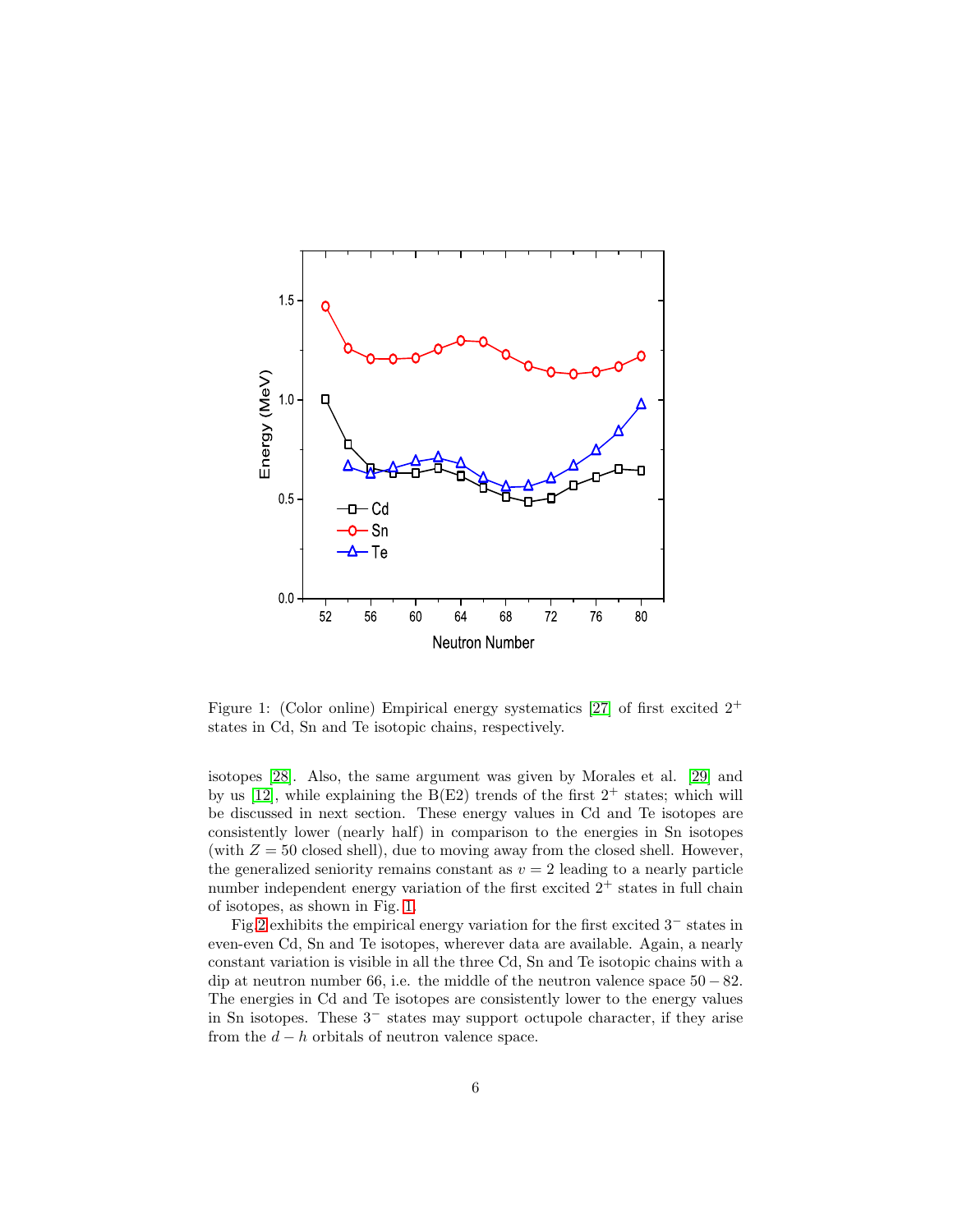

<span id="page-6-0"></span>Figure 2: (Color online) Empirical energy systematics [\[27\]](#page-13-22) of first excited 3<sup>−</sup> states in Cd, Sn and Te isotopic chains, respectively.

### 4 Results and Discussion

In this section, we discuss the generalized seniority calculated results for the first excited 2<sup>+</sup> states and 3<sup>−</sup> states in even-A Cd, Sn and Te isotopes. The pair degeneracies  $\Omega = 9, 10, 11$  and 12 correspond to the configurations  $\{d_{5/2}\otimes h_{11/2}\},$  ${g_{7/2} \otimes d_{5/2} \otimes d_{3/2} \otimes s_{1/2}}, {d_{5/2} \otimes d_{3/2} \otimes h_{11/2}}, \text{and } {d_{5/2} \otimes h_{11/2} \otimes d_{3/2} \otimes s_{1/2}},$ respectively, in the following discussion.

#### 4.1 Asymmetric double-hump behavior of B(E2) values

First we review our results on two asymmetric  $B(E2)$  parabolas for the first excited  $2^+$  states in Cd, Sn and Te isotopes [\[13,](#page-13-8) [18\]](#page-13-13). Recent B(E2) evaluation [\[30\]](#page-14-2) has been used to obtain the experimental systematic trends of the  $B(E2)$  values for Cd and Te isotopes. The evaluated B(E2) values for Sn isotopes is used from [\[13\]](#page-13-8). We note a nearly identical pattern of two asymmetric B(E2) parabolas for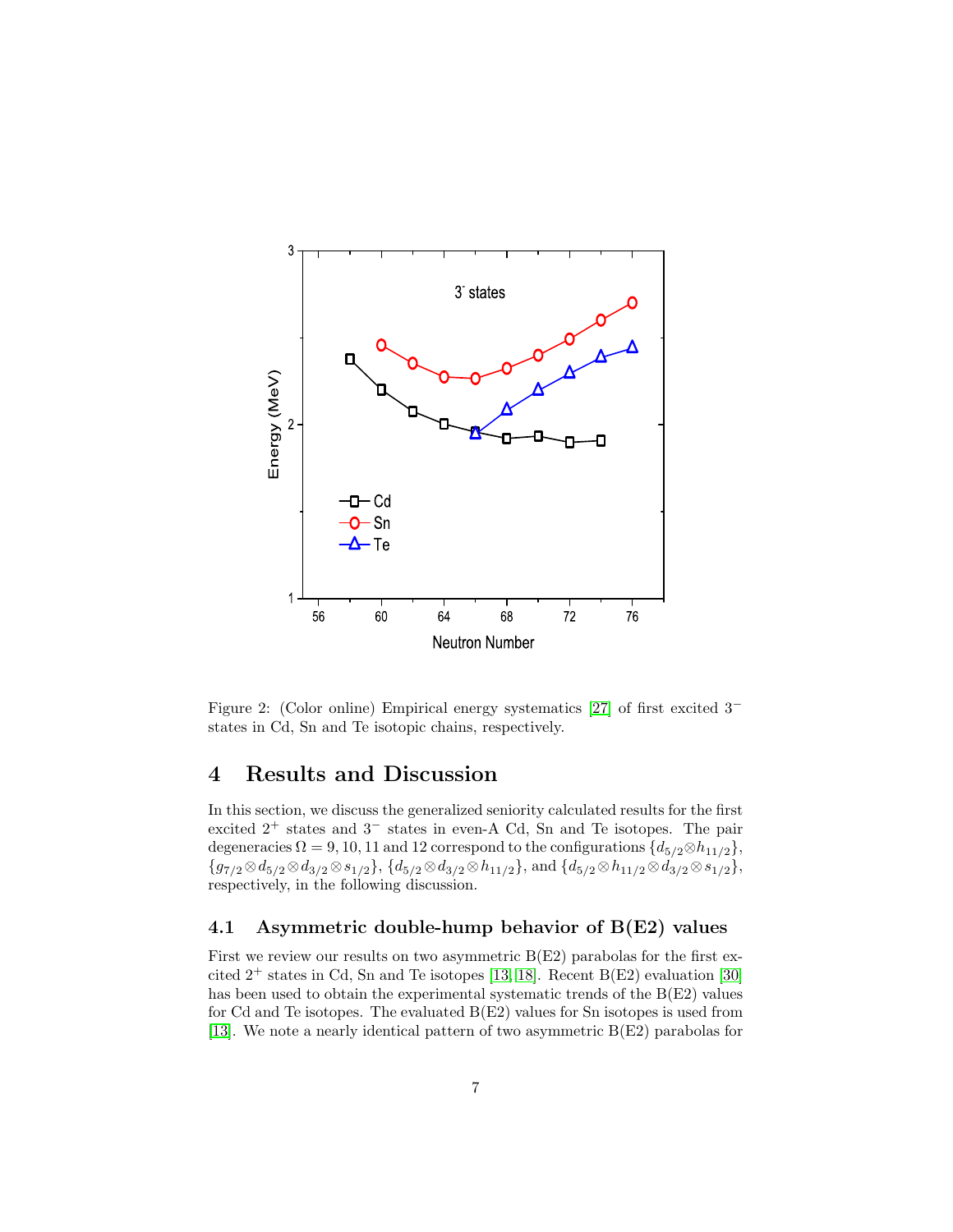

<span id="page-7-0"></span>Figure 3: (Color online) Comparison of the experimental [\[30\]](#page-14-2) and generalized seniority calculated  $B(E2)$  trends for the first excited  $2^+$  states in Cd isotopes. The asymmetry in the overall trend is explained by the filling of different orbitals before and after the mid-shell, resulting in a dip around middle. The chosen set of multi-j configuration in the generalized seniority calculations are chosen as  $\Omega = 10$  (before the middle) and  $\Omega = 12$  (after the middle), corresponding to  $g_{7/2} \otimes d_{5/2} \otimes d_{3/2} \otimes s_{1/2}$ , and  $d_{5/2} \otimes h_{11/2} \otimes d_{3/2} \otimes s_{1/2}$ , respectively.

all the three Cd, Sn and Te isotopic chains as shown in Figs. [3,](#page-7-0) [4](#page-8-0) and [5,](#page-9-0) respectively. A dip around the middle in the experimental  $B(E2)$  values is also visible for all the three isotopic chains.

The generalized seniority calculations use the multi-j configuration corresponding to  $\Omega = 10$  (before the middle) and  $\Omega = 12$  (after the middle), respectively. The active set of orbitals is mainly dominated by  $g_{7/2}$  and  $d_{5/2}$  orbitals before the middle, while the  $h_{11/2}$  orbital dominates after the middle. The calculated trends depend on the square of the coefficients in Eq.(2), since the  $0^+$ to 2<sup>+</sup> transitions are generalized seniority changing  $\Delta v = 2$  transitions. To take care of other structural effects, we fit one of the experimental data and restrict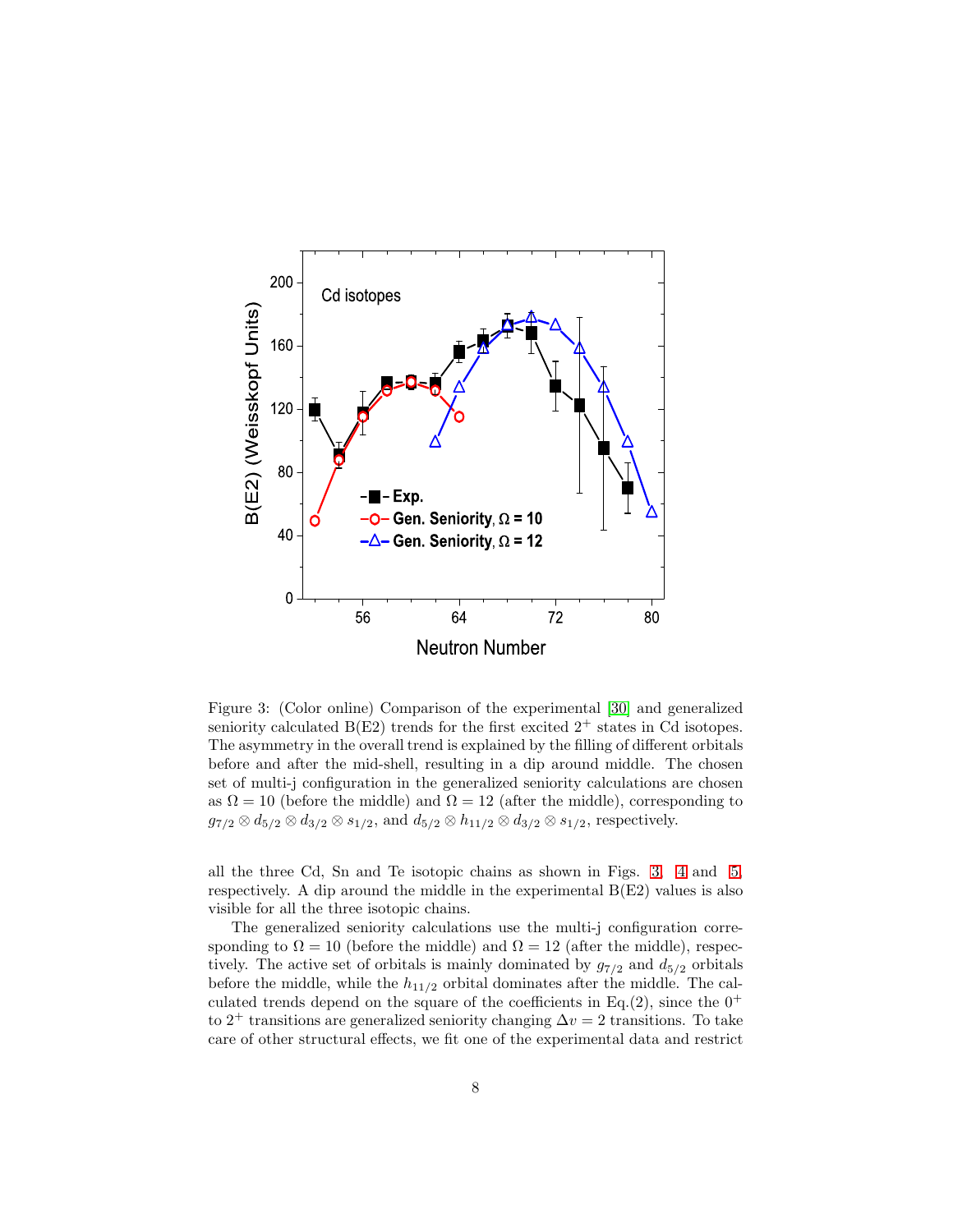

<span id="page-8-0"></span>Figure 4: (Color online) Same as Fig. [3,](#page-7-0) but for Sn isotopes.

the values of radial integrals and involved  $3j$  – and  $6j$  – coeffcients as a constant, which should be the case for an interaction conserving the generalized seniority.

It is interesting to note that the generalized seniority calculated values explain the overall trends of the experimental data in all the three Cd, Sn and Te isotopic chains, see Figs. [3,](#page-7-0) [4](#page-8-0) and [5,](#page-9-0) respectively. Asymmetry in the inverted parabola before and after the middle has again been attributed to the difference in filling the two sets of orbitals. The dominance of  $g_{7/2}$  orbital gets shifted to the  $h_{11/2}$  orbital near the middle of the shell resulting in a dip. However, the generalized seniority remains constant at  $v = 2$  leading to the particle number independent energy variation for the  $2^+$  states throughout the full chain. The generalized seniority, hence, governs the electromagnetic properties not only in Sn isotopes but also in the Cd and Te isotopes, which are not semi-magic nuclei. One may note that the calculations only consider the active orbitals of  $N = 50 - 82$  valence space. No signs of shell quenching have, therefore, been witnessed for these first excited  $2^+$  states in all the three Cd, Sn and Te isotopes. However, we note that the influence of two proton holes/ particles cannot be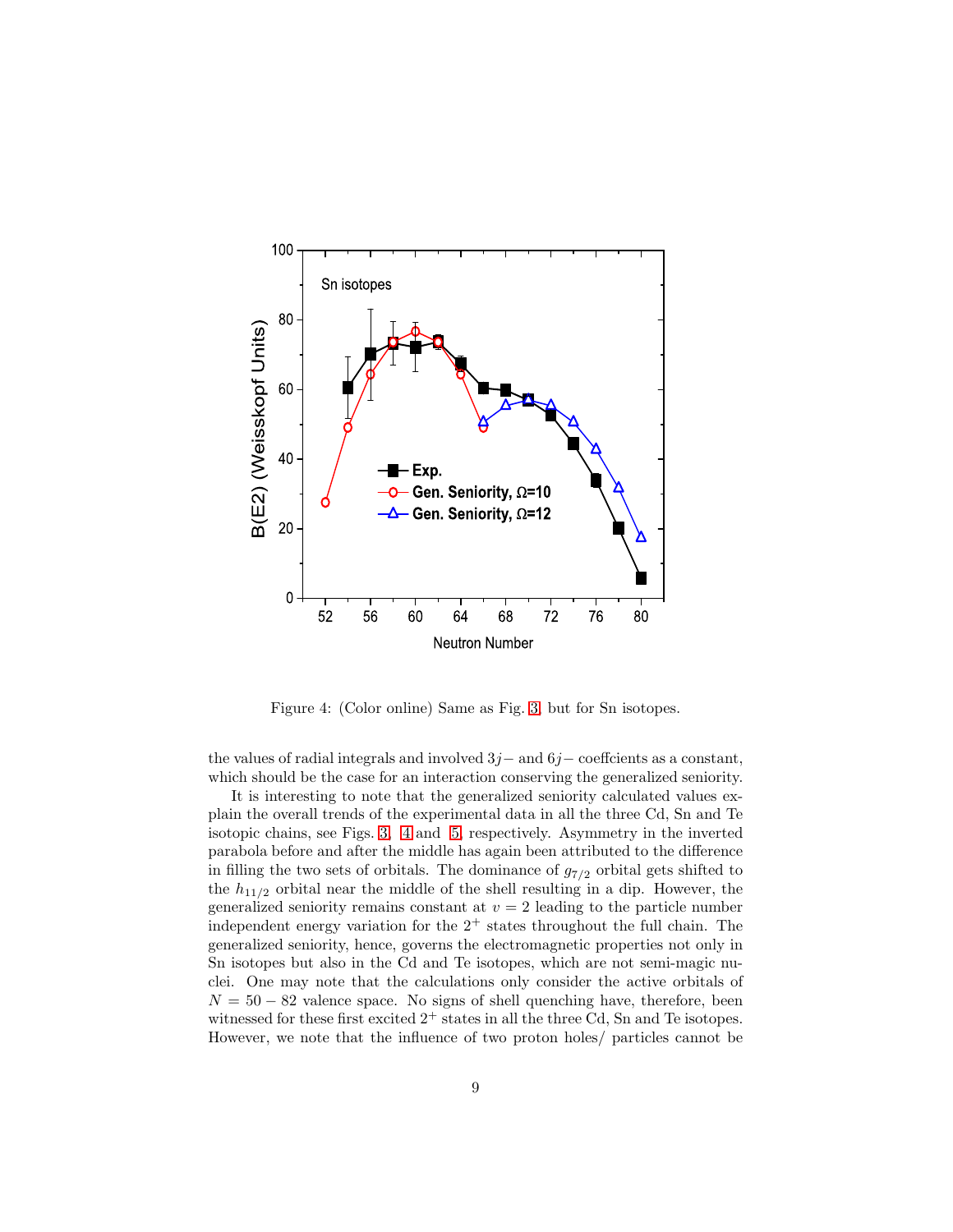

<span id="page-9-0"></span>Figure 5: (Color online) Same as Fig. [3,](#page-7-0) but for Te isotopes.

ignored; the overall trend is largely obtained by changing the neutron number in total E2 transition matrix elements.

#### 4.2 Inverted parabolic behaviour of B(E3) values

Figs. [6,](#page-10-0) [7](#page-11-0) and [8](#page-12-4) exhibit the experimental and generalized seniority calculated B(E3) trends for Cd, Sn and Te isotopic chains. The experimental data are taken from the compilation of Kibedi and Spear [\[31\]](#page-14-3). The calculations are done by using the pair degeneracy of  $\Omega = 9$  and 11 corresponding to the  $d_{5/2} \otimes$  $h_{11/2}$  and  $d_{5/2} \otimes d_{3/2} \otimes h_{11/2}$  configurations, respectively. An inverted parabolic B(E3) trend is visible in all the three Cd, Sn and Te isotopic chains. The calculated results explain the gross experimental trend in the best possible way, wherever available. However, one can notice that the Fermi surface for the given configurations seems to be different for each chain. Therefore, the peaks belong to different neutron number in each chain, such as  $N = 58 - 60$  for Cd isotopic chain,  $N = 66$  for Sn isotopic chain and  $N = 70$  for Te isotopic chain. The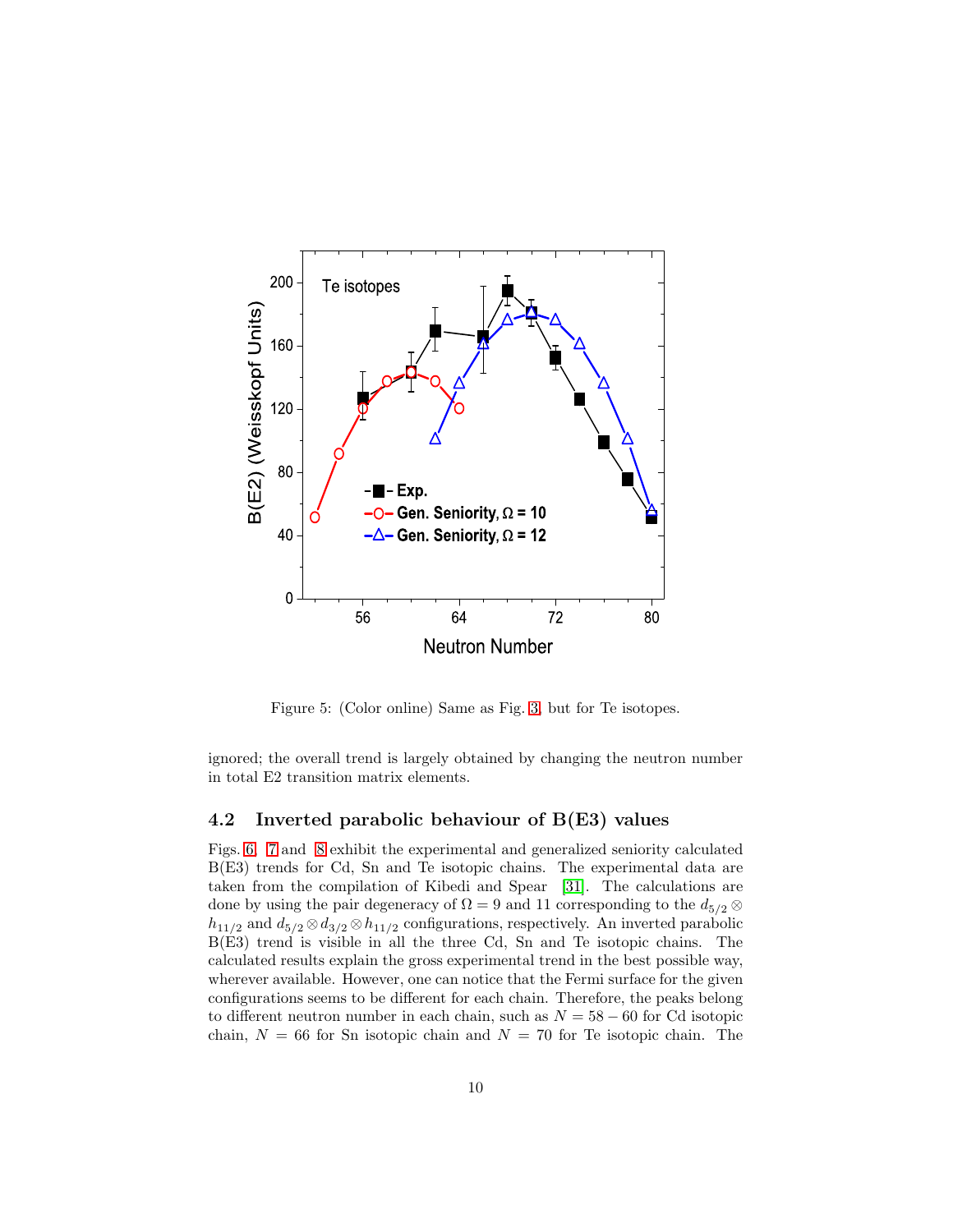

<span id="page-10-0"></span>Figure 6: (Color online) B(E3) variation with neutron number for the first excited  $3^-$  states in Cd isotopes by using generalized seniority scheme with  $\Omega =$ 9 and 11 corresponding to the  $d_{5/2} \otimes h_{11/2}$  and  $d_{5/2} \otimes d_{3/2} \otimes h_{11/2}$  configurations, respectively.

deviation of many points from the generalized seniority are more pronounced in Cd isotopes. More precise measurements are needed to improve/test the theoretical arguments.

### 5 Summary and Conclusion

We have revisited the B(E2) and B(E3) trends for the first excited  $2^+$  and  $3^$ states in Cd, Sn and Te isotopes and examined them on the basis of the multi-j generalized seniority scheme. Two asymmetric  $B(E2)$  parabolas for the first  $2^+$ states have been noticed in Cd (two-proton holes) and Te (two-proton particles) isotopes, and explained in terms of generalized seniority identical to the case of Sn isotopes. The consistency of configuration on going from two-holes to two-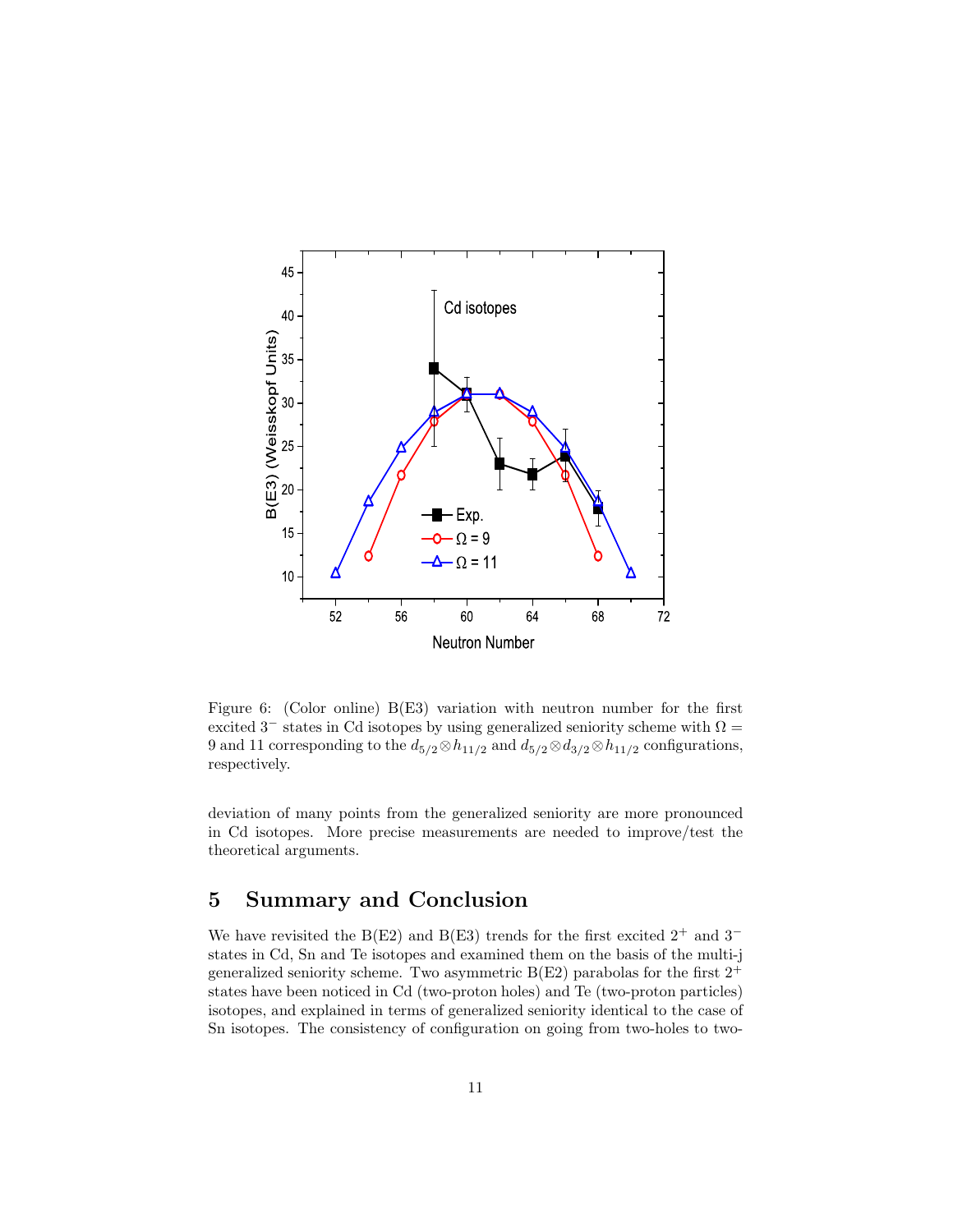

<span id="page-11-0"></span>Figure 7: (Color online) Same as Fig. [6,](#page-10-0) but for the Sn isotopes.

particles is remarkable, which results in a nearly particle number independent energy variation for the first  $2^+$  states in all the three isotopic chains.

The generalized seniority scheme further explains the inverted parabolic B(E3) trend for the first excited  $3^-$  states, not only in Sn isotopes but also in Cd and Te isotopes, for the first time. New and more precise measurements are needed to confirm these results, particularly in Cd and Te isotopes. No shell quenching is suggested for these low lying states. The role of the symmetries related to pairing shows up in the goodness of generalized seniority quantum number, which offers a unified view of the 2<sup>+</sup> and 3<sup>−</sup> states in Cd, Sn and Te isotopes.

### 6 Acknowledgement

The author would like to thank Prof. A. K. Jain for innumerable thoughtprovoking discussions. The work was done during the author's post-doctorate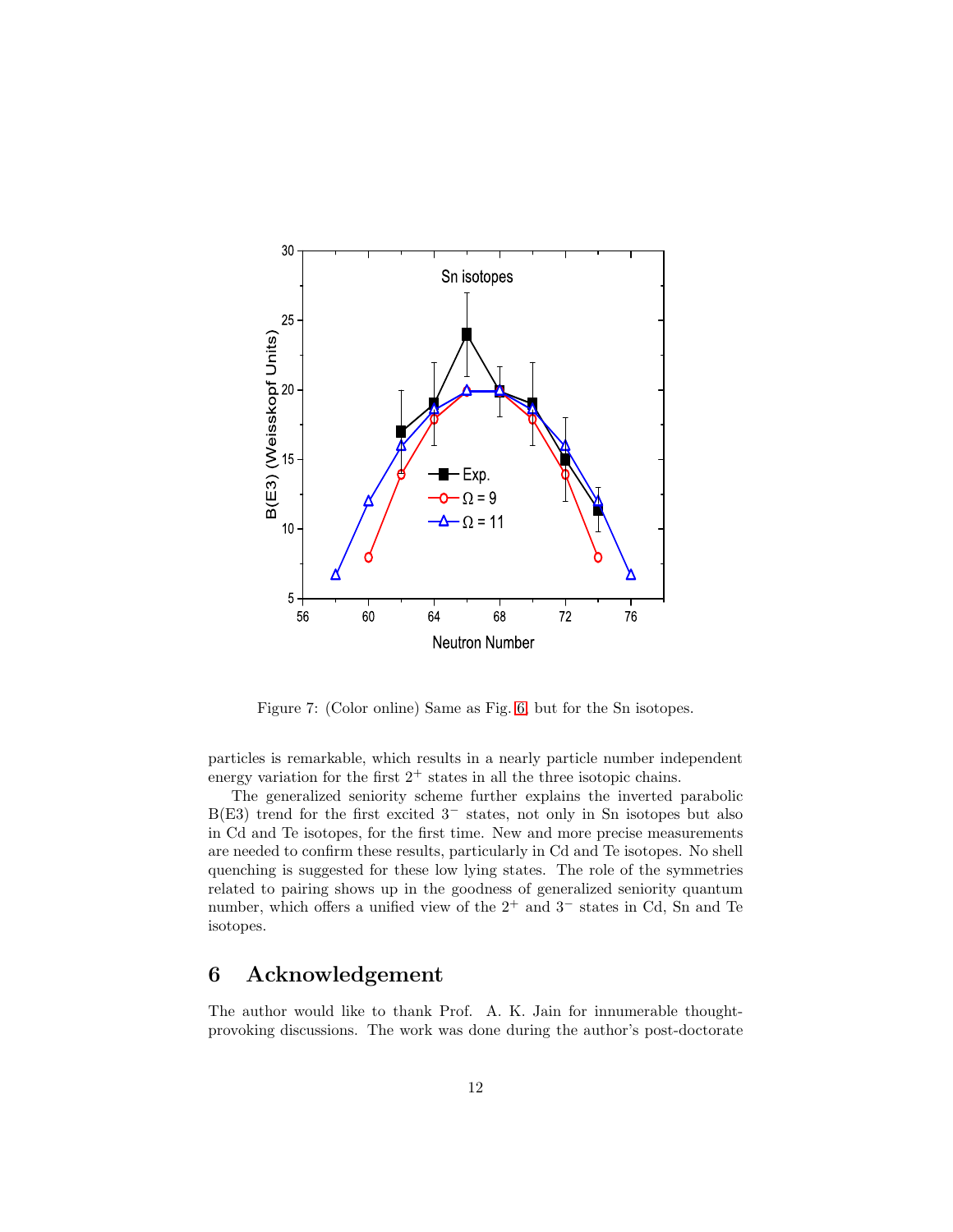

<span id="page-12-4"></span>Figure 8: (Color online) Same as Fig. [6,](#page-10-0) but for Te isotopes.

at University of Malaya.

## <span id="page-12-0"></span>References

- <span id="page-12-1"></span>[1] E. Wigner, Phys. Rev. 51, 106 (1937).
- [2] A. Bohr and B. R. Mottelson, Nuclear Structure, W. A. Benjamin Inc., New York, Volume I: Single Particle Motion, 1969 and Volume II: Nuclear Deformations, 1975.
- <span id="page-12-2"></span>[3] M. G. Mayer and J. H. D. Jensen, Elementary Theory of Nuclear Shell Structure, John Wiley and Sons Inc., New York, 1955.
- <span id="page-12-3"></span>[4] G. Racah, Phys. Rev 63, 367 (1943); Research Council of Israel, Jerusalem, L. Farkas Memorial Volume, 294 (1952).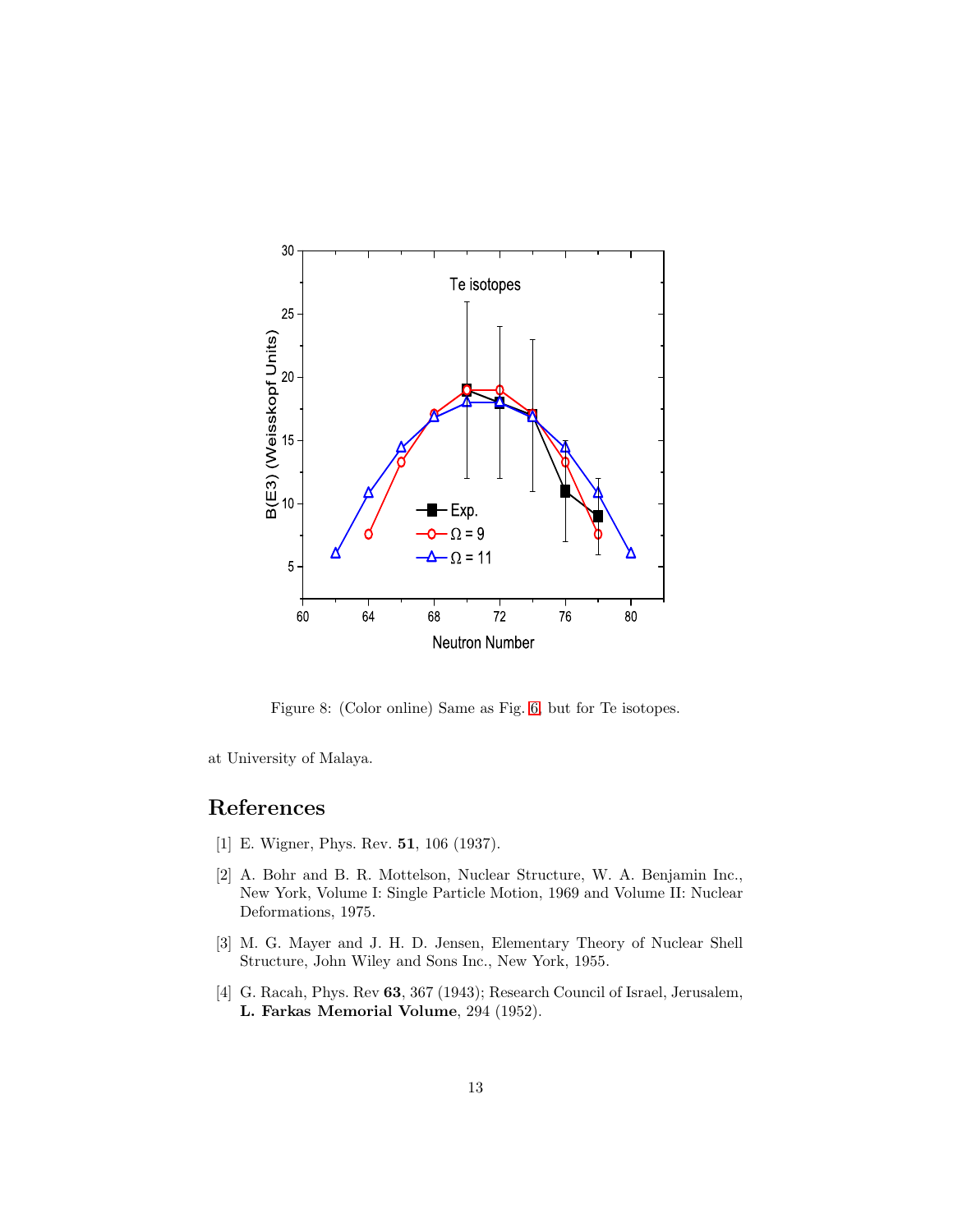- <span id="page-13-1"></span><span id="page-13-0"></span>[5] A. de Shalit and I. Talmi, Nuclear Shell Theory, Academic Press, New York and London, 1963.
- <span id="page-13-2"></span>[6] R. F. Casten, Nuclear Structure from a Simple Perspective, Oxford University Press, 2000.
- <span id="page-13-3"></span>[7] K. Heyde, The Nuclear Shell model, Springer-Verlag Belrin Heidelberg, 1990.
- <span id="page-13-4"></span>[8] I. Talmi, Simple Models of Complex Nuclei, Harwood, 1993.
- <span id="page-13-5"></span>[9] P. V. Isacker, Nucl. Phys. News 24, 23 (2014).
- [10] Bhoomika Maheshwari, lecture notes of "SERB school on role of symmetries in nuclear physics" held at Amity Institute of Nuclear Science and Technology, AUUP, Noida, 2019 (unpublished).
- <span id="page-13-7"></span><span id="page-13-6"></span>[11] V. K. B. Kota, SU(3) Symmetry in Atomic Nuclei, Springer, 2020.
- <span id="page-13-8"></span>[12] B. Maheshwari and A. K. Jain, Phys. Lett. B 753, 122 (2016).
- <span id="page-13-9"></span>[13] B. Maheshwari, A. K. Jain and B. Singh, Nucl. Phys. A 952, 62 (2016).
- <span id="page-13-10"></span>[14] A. K. Jain and B. Maheshwari, Nuclear Phys. Review 34, 73 (2017).
- <span id="page-13-11"></span>[15] A. K. Jain and B. Maheshwari, Physica Scripta 92, 074004 (2017).
- [16] B. Maheshwari, S. Garg and A. K. Jain, Pramana-Journal of Physics (Rapid Comm.) 89, 75 (2017).
- <span id="page-13-13"></span><span id="page-13-12"></span>[17] B. Maheshwari and A. K. Jain, Nuclear Physics A 986, 232 (2019).
- [18] B. Maheshwari, H. A. Kassim, N. Yusof and A. K. Jain, Nuclear Physics A 992, 121619 (2019).
- <span id="page-13-15"></span><span id="page-13-14"></span>[19] B. H. Flowers, Proc. Roy. Soc. (London) A, 212, 248 (1952).
- <span id="page-13-16"></span>[20] A. K. Kerman, Ann. Phys. (NY) 12 300 (1961).
- <span id="page-13-17"></span>[21] K. Helmers, Nucl. Phys. **23**, 594 (1961).
- <span id="page-13-18"></span>[22] A. Arima and M. Ichimura, Prog. of Theo. Phys. 36, 296 (1966).
- <span id="page-13-19"></span>[23] I. Talmi, Nucl. Phys. A **172**, 1 (1971).
- <span id="page-13-20"></span>[24] S. Shlomo and I. Talmi, Nucl. Phys. A 198, 82 (1972).
- <span id="page-13-21"></span>[25] R. Arvieu and S. A. Moszokowski, Phys. Rev. 145, 830 (1966).
- <span id="page-13-22"></span>[26] V. K. B. Kota, Bulgarian Journal of Physics 44, 454 (2017); arXiv: 1707.03552v1.
- [27] National Nuclear Data Center; www.nndc.bnl.gov/.